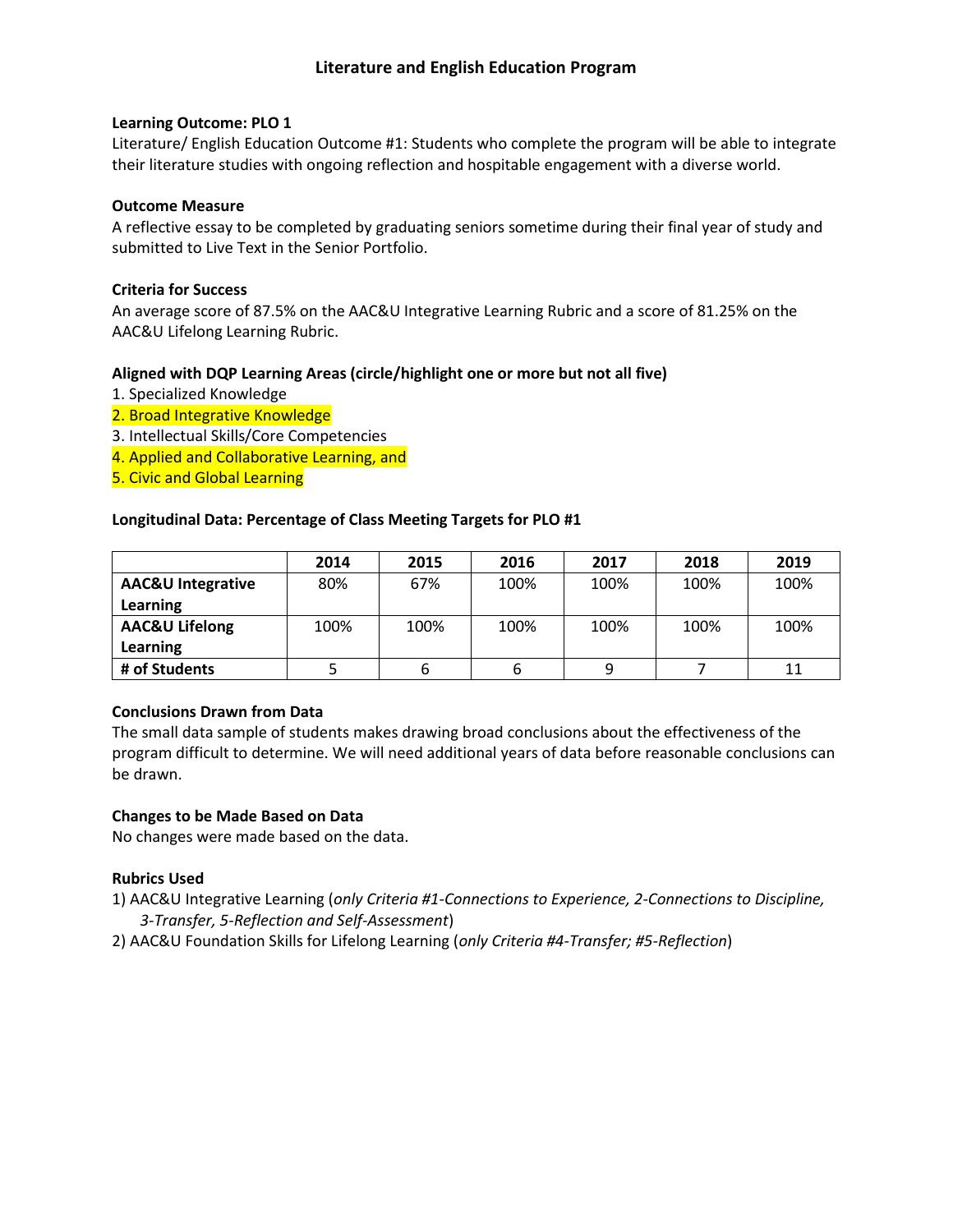# **Learning Outcome: PLO 2**

Literature/English Education Program Outcome #2: Students who complete the program will be able to identify and articulate characteristics and trends of diverse literatures and historical periods: dates, styles, authors, and canon formation.

# **Outcome Measure**

The ETS Field Test in Literature.

# **Criteria for Success**

Our target performance on the ETS Literature Field Test is to have our students scoring at least 5 points above the national average in their knowledge of the subcategories as designated by the ETS Test:

- Literature Pre-1900
- Literature 1901 and Later
- Literary Analysis
- Literary History and Identification

These subcategories correspond to our PLOs 2 and 3 (literary-historical periods, dates, styles, authors; major literary-theoretical perspective and terminology; and literary terms).

# **Aligned with DQP Learning Areas (circle/highlight one or more but not all five)**

- 1. Specialized Knowledge
- 2. Broad Integrative Knowledge
- 3. Intellectual Skills/Core Competencies
- 4. Applied and Collaborative Learning,
- 5. Civic and Global Learning

# **Longitudinal Data: Student Scores in Relation to the National Mean**

|                                               | 2018 | 2019 | <b>National Mean</b><br>2011-17 | Lit. Program<br><b>Targets</b> |
|-----------------------------------------------|------|------|---------------------------------|--------------------------------|
| Pre-1900                                      | 48   | 58   | 52.9                            | 57.9                           |
| 1901 and Later                                | 57   | 58   | 53.5                            | 58.5                           |
| <b>Literary Analysis</b>                      | 49   | 56   | 52.9                            | 57.9                           |
| <b>Literary History and</b><br>Identification | 49   | 60   | 53                              | 58                             |

# **Conclusions Drawn from Data**

The 2018 group of students did not reach the program goals; however, they did surpass the national mean in one of the four categories. The 2019 students met 2 of the 4 program goals and surpassed the national mean in all four categories.

# **Changes to be Made Based on Data**

The sample size remains small, so no changes have been made based on this data.

# **Rubric Used**

No rubric is required.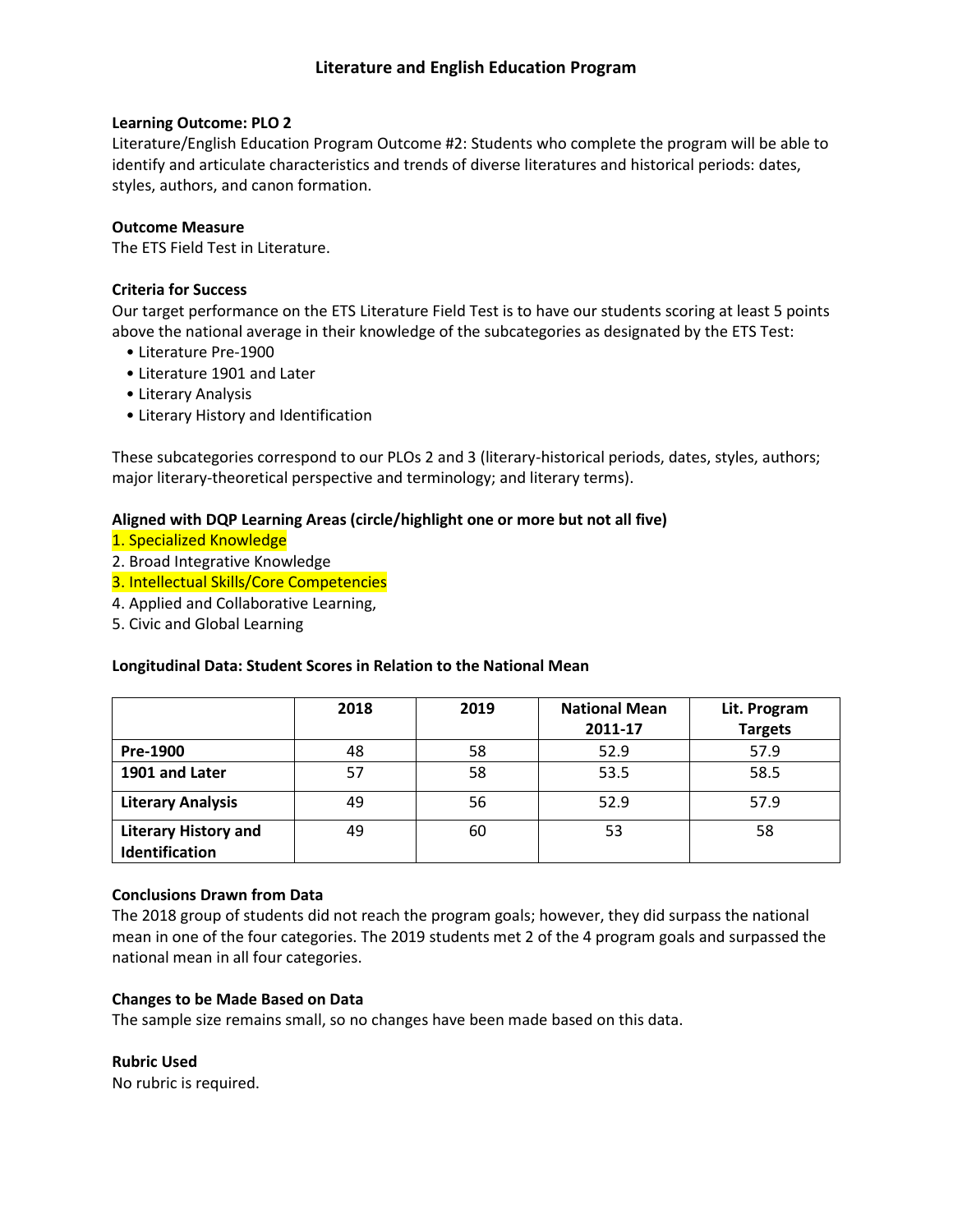### **Learning Outcome: PLO 3**

Literature/English Education Program Outcome #3: Students who complete the program will be able to develop and support close readings of texts using literary theory and terminology.

### **Outcome Measure**

Senior Portfolio Major Researched Essay written in the capstone course LIT 495 Literary Theory and Scholarship.

### **Criteria for Success**

An average assessor score as indicated in the table below on the designated AAC&U Rubrics.

# **Aligned with DQP Learning Areas (circle/highlight one or more but not all five)**

- 1. Specialized Knowledge
- 2. Broad Integrative Knowledge
- 3. Intellectual Skills/Core Competencies
- 4. Applied and Collaborative Learning, and
- 5. Civic and Global Learning

### **Longitudinal Data: Capstone Research Paper**

| <b>Capstone Research Essay</b> | 2017 | 2018 | 2019 | Lit Program Targets |
|--------------------------------|------|------|------|---------------------|
| <b>Information Literacy</b>    | 78%  | 91%  | 91%  | 85%                 |
| <b>Written Communication</b>   | 78%  | 86%  | 89%  | 85%                 |
| <b>Critical Thinking</b>       | 78%  | 87%  | 90%  | 85%                 |

#### **Conclusions Drawn from Data**

Although the program targets were met the last two years, the performance numbers are highly variable from year to year, especially because we test so few students at a time. We will need to gather additional years of longitudinal data before reasonable conclusions may be suggested.

# **Changes to be Made Based on Data**

No changes are planned based on the data.

#### **Rubric Used**

AAC&U Rubrics: Information Literacy, Written Communication, Critical Thinking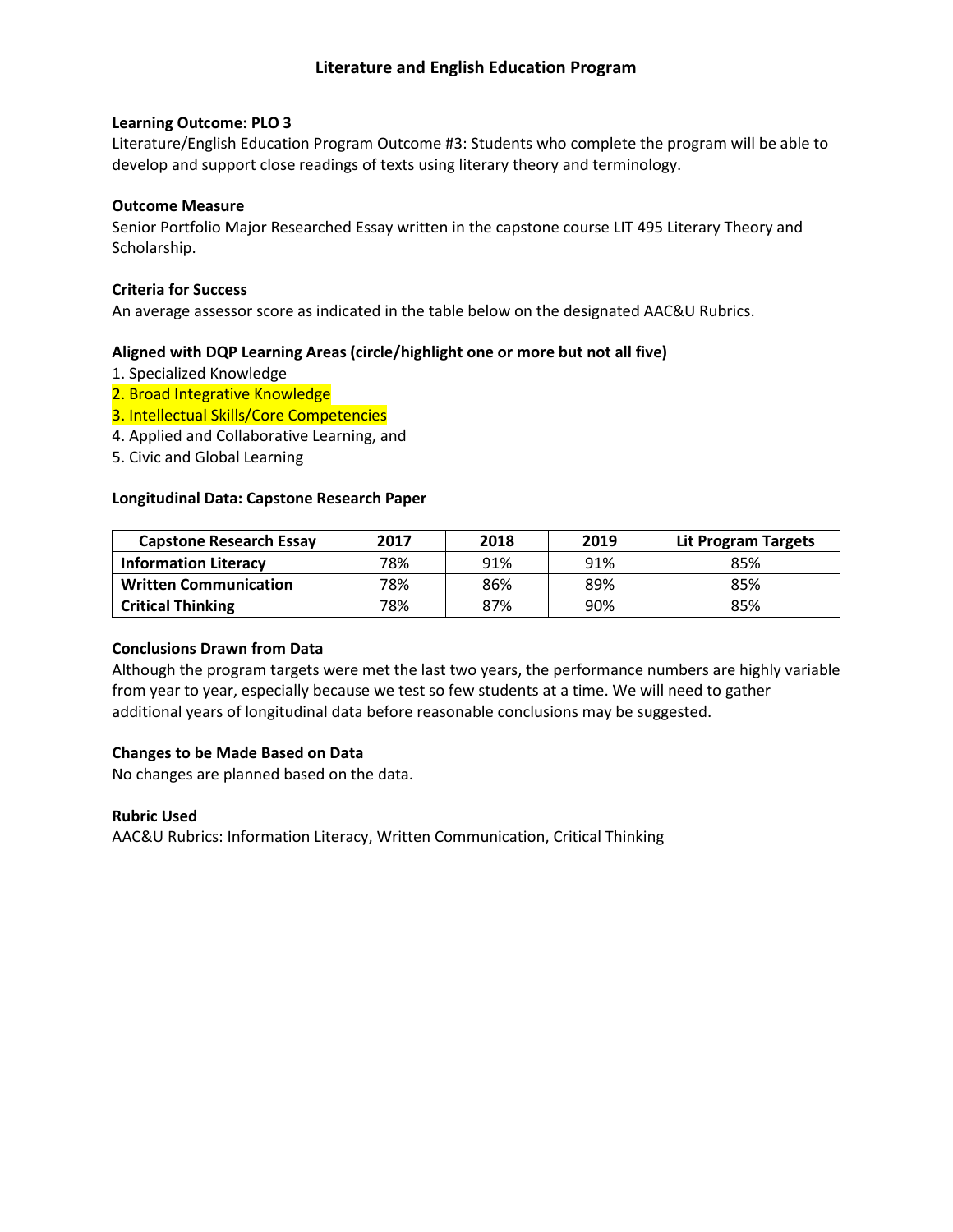### **Learning Outcome: PLO 4**

Literature/English Education Program Outcome #4: Students who complete the program will be able to employ strong research, rhetorical, linguistics, literary, and analytical skills in their writing.

### **Outcome Measure**

Senior Portfolio Major Researched Essay written in the capstone course LIT 495 Literary Theory and Scholarship.

### **Criteria for Success**

An average assessor score as indicated in the table below on the designated AAC&U Rubrics.

# **Aligned with DQP Learning Areas (circle/highlight one or more but not all five)**

- 1. Specialized Knowledge
- 2. Broad Integrative Knowledge
- 3. Intellectual Skills/Core Competencies
- 4. Applied and Collaborative Learning, and
- 5. Civic and Global Learning

### **Longitudinal Data: Capstone Research Paper**

| <b>Capstone Research Essay</b> | 2017 | 2018 | 2019 | Lit Program Targets |
|--------------------------------|------|------|------|---------------------|
| <b>Information Literacy</b>    | 78%  | 91%  | 91%  | 85%                 |
| <b>Written Communication</b>   | 78%  | 86%  | 89%  | 85%                 |
| <b>Critical Thinking</b>       | 78%  | 87%  | 90%  | 85%                 |

#### **Conclusions Drawn from Data**

Although the program targets were met the last two years, the performance numbers are highly variable from year to year, especially because we test so few students at a time. We will need to additional years of longitudinal data before reasonable conclusions may be suggested.

# **Changes to be Made Based on Data**

No changes are planned based on the data.

#### **Rubric Used**

AAC&U Rubrics: Information Literacy, Written Communication, Critical Thinking